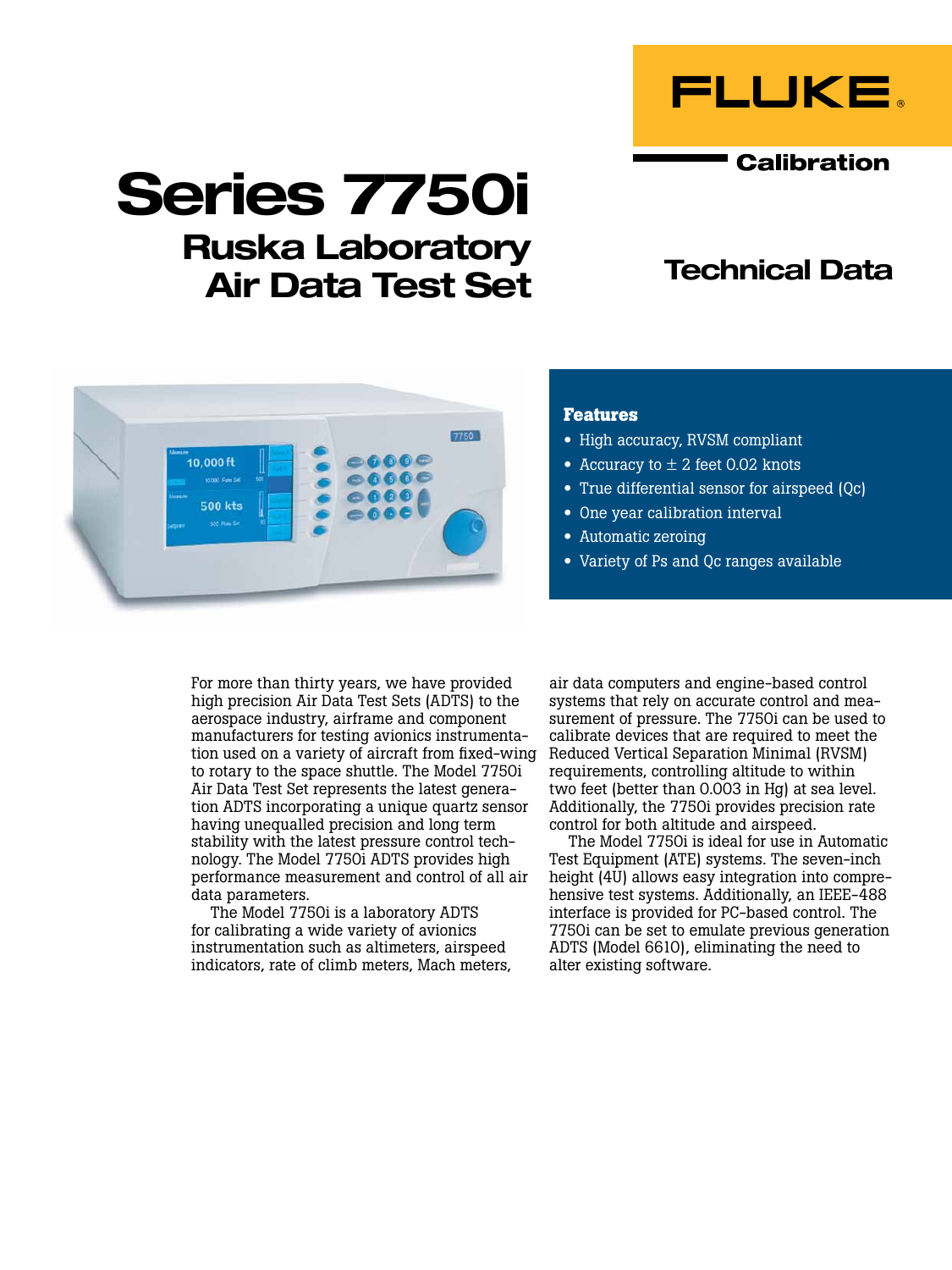

### **Specifications**

#### **Automatic go to ground**

Upon selecting the go to ground command, the 7750i safely controls the pressure to the current, local barometric pressure. The user can then disconnect the device under test (DUT) without exposing sensitive instruments to a potential pressure transient or shock.

#### **Leak test mode**

A separate mode is provided for performing leak checks prior to beginning an actual calibration.

#### **Protecting the device under test**

In order to protect the DUT, the operator can program high and low limit settings for:

- Altitude
- Airspeed
- Rate of climb
- Mach
- Negative Qc
- ARINC 565 envelope

#### **Automatic volume characterization**

The 7750i automatically tunes the controller into external volumes ranging from 80 to 1000 cubic centimeters (5 to 60 cubic inches). This allows a large degree of flexibility for the configuration of the test system and the type of aircraft and components to be tested. For component manufacturers, a large number of devices can be tested simultaneously on a single manifold.

#### **Automatic zeroing**

As with any instrument, regular zeroing is suggested to achieve maximum performance. This task is now automated and can be performed at the push of a button, or over the PC interfaces. The 7750i incorporates the vacuum sensor onboard; no separate or external vacuum gauges or sensors are required. In addition, only one vacuum pump is required to operate and zero the 7750i ADTS. Zeroing is performed in 30 to 45 minutes using the specificed vacuum pump.

#### **Avionics and pressure units**

The Model 7750i displays the common avionics units including feet and meters for altitude, calibrated airspeed in knots, km/hr, and Mach with corresponding rate displays for each unit per minute. It can also display pressure units.

#### **High performance for fixed-wing or rotary aircraft**

Although the standard configuration offered is a Ps range of 32 in Hg and a Qc range of 68 in Hg, we also offer custom ranges. For example, for exclusive testing of rotary aircraft, a Qc range of 32 in Hg can be provided, increasing performance in the lower airspeed ranges. For other custom ranges please consult factory.

| <b>Mode</b>                                            | <b>Absolute</b>                                                                                                              |                                                                                                                              | <b>Differential</b>                                                                    |                                                                                                                |
|--------------------------------------------------------|------------------------------------------------------------------------------------------------------------------------------|------------------------------------------------------------------------------------------------------------------------------|----------------------------------------------------------------------------------------|----------------------------------------------------------------------------------------------------------------|
| Precision <sup>a</sup>                                 | From 25 % to 100 % of FS: 0.005 % of reading below 25 % FS: 0.005 % of 25 % FS                                               |                                                                                                                              |                                                                                        |                                                                                                                |
| Stability: Over 3 months                               | 0.0019 % RDG/3 months                                                                                                        |                                                                                                                              | 0.0019 % RDG/3 months                                                                  |                                                                                                                |
| Over 1 year                                            | 0.0075 % RDG/year                                                                                                            |                                                                                                                              | 0.0075 % RDG/year                                                                      |                                                                                                                |
| Zeroing vacuum sensor                                  | $\pm$ 10 mTorr (1.33 Pa) @ 100 mTorr                                                                                         |                                                                                                                              | N/A                                                                                    |                                                                                                                |
| Control stability                                      | 0.001 % FS                                                                                                                   |                                                                                                                              | 0.001 % FS                                                                             |                                                                                                                |
| Control low limit <sup>b</sup>                         | $0.3$ in Hq abs. $(10 \text{ mbar a})$                                                                                       |                                                                                                                              | 0 in Hq in - 0c mode/0.3 in Hq abs. in Pt mode                                         |                                                                                                                |
| Zero drift                                             | $<$ 0.004 % FS/24 hr.                                                                                                        |                                                                                                                              | <0.004 % FS/24 hr.                                                                     |                                                                                                                |
| Rate of climb                                          | 0 to 15,240 m (50,000 ft)/min                                                                                                |                                                                                                                              | N/A                                                                                    |                                                                                                                |
| Rate of climb tolerance                                | 1 % of commanded to 15,240 m (50,000 ft)                                                                                     |                                                                                                                              | N/A                                                                                    |                                                                                                                |
| Standard load volume                                   | 80 cm <sup>3</sup> to 1,000 cm <sup>3</sup> (5 in <sup>3</sup> to 60 in <sup>3</sup> )                                       |                                                                                                                              | 80 cm <sup>3</sup> to 1,000 cm <sup>3</sup> (5 in <sup>3</sup> to 60 in <sup>3</sup> ) |                                                                                                                |
| Mach                                                   | N/A                                                                                                                          |                                                                                                                              | 0 to 10,000 <sup>4</sup>                                                               |                                                                                                                |
| Total uncertainty <sup>c</sup><br>(aeronautical units) | 32 in Hg a<br>Sea level $\pm$ 0.6 m (2 ft)<br>9,144 m (30,000 ft) $\pm$ 0.6 m (2 ft)<br>18,288 m (60,000) $\pm$ 2.1 m (7 ft) | 40 in Hg a<br>Sea level $\pm$ 0.6 m (2 ft)<br>9,144 m (30,000 ft) $\pm$ 0.9 m (2 ft)<br>18,288 m (60,000) $\pm$ 2.4 m (8 ft) | 32 in Hg D<br>$50 \pm 0.1$ knots<br>$100 \pm 0.05$ knots<br>$250 \pm 0.02$ knots       | 68 in Hg D<br>$50 \pm 0.2$ knots<br>$250 \pm 0.04$ knots<br>$500 \pm 0.02$ knots<br>$1,000 \pm 0.02$ knots     |
| Total uncertainty <sup>c</sup><br>(engineering units)  | 32 in Hg a<br>$32 \pm 0.0030$<br>$30 \pm 0.0025$ in Hq<br>$15 \pm 0.0013$ in Hq<br>$5 \pm 0.0008$ in Hq                      | 40 in Hg a<br>$40 \pm 0.0037$ in Hq<br>$30 \pm 0.0026$ in Hq<br>$15 \pm 0.0014$ in Hq<br>$5 \pm 0.0009$ in Hq                | 32 in Hg D<br>$0.5 \pm 0.0005$ in Hq<br>$16 \pm 0.0013$ in Hq<br>$32 \pm 0.0026$ in Hg | 68 in Hg D<br>$0.5 \pm 0.001$ in Hq<br>$16 \pm 0.0016$ in Hq<br>$32 \pm 0.0027$ in Hq<br>$68 \pm 0.0055$ in Hq |

<sup>a</sup> Precision is defined as the combined effect of linearity, repeatability and hysteresis throughout the operating temperature range. Some manufacturers use the word "Accuracy" in place of Precision," however the meaning is identical.

<sup>ь</sup> Requires vacuum pump to control O psig, or the vent mode can be used to obtain O psig.<br><sup>c</sup> Total uncertainty is defined as the two sigma combined uncertainty of linearity, hysteresis, repeatability, thermal effects one standard, which includes the uncertainty from NIST.

d Limits can be set to prevent excessive mach.